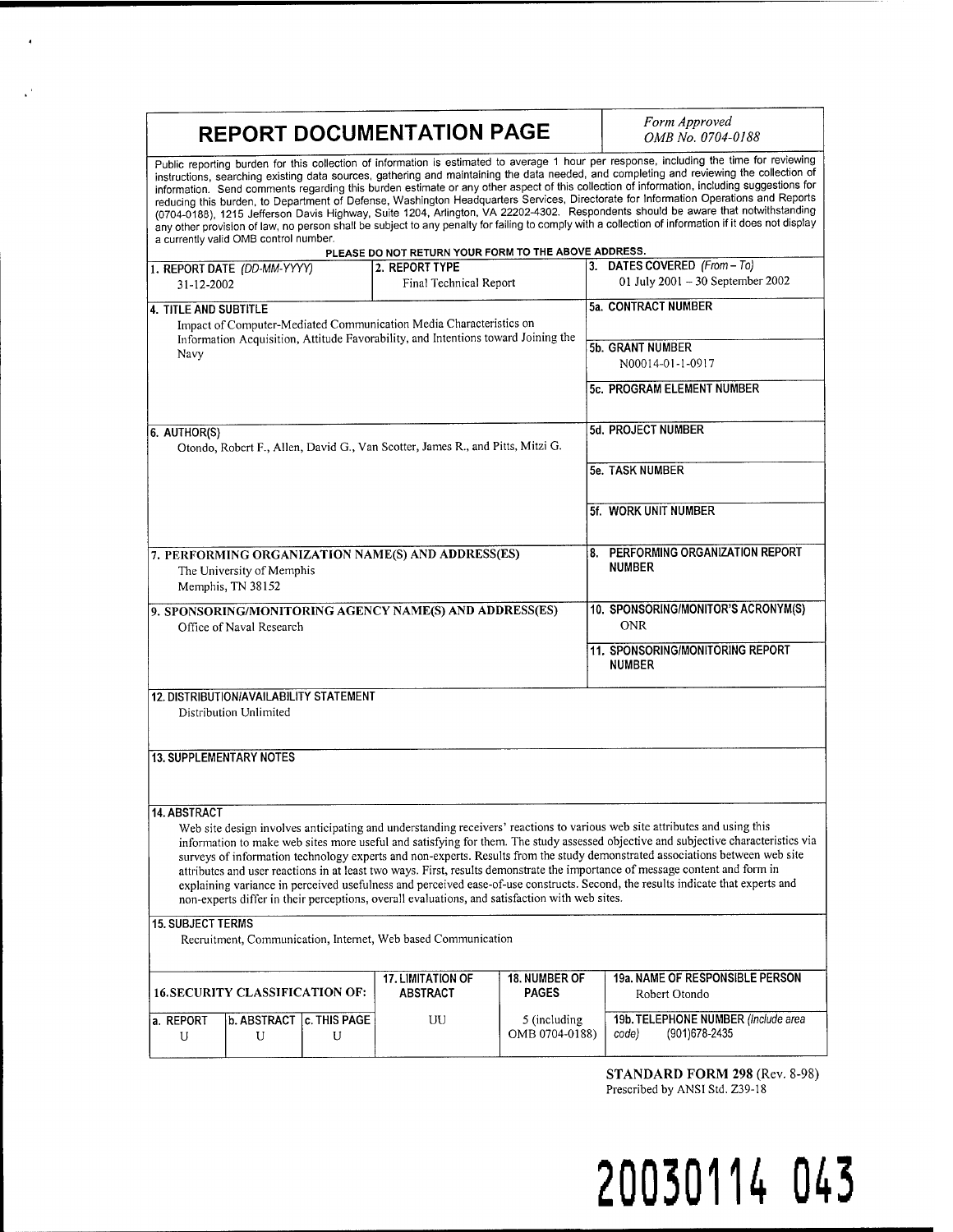#### FINAL TECHNICAL REPORT

GRANT #: N00014-01-1-0917

PRINCIPAL INVESTIGATORS: Robert Otondo, PhD. (e-mail rotondo@memphis.edu), David Allen, Ph.D., and Jim Van Scotter, Ph.D. (Co-investigator: Mitzi Pitts, Ph.D.)

INSTITUTION: The University of Memphis

GRANT TITLE: Impact of Computer-Mediated Communication Media Characteristics on Information Acquisition, Attitude Favorability, and Intentions toward Joining the Navy

AWARD PERIOD: <sup>1</sup> July 2001 - 30 September 2002

OBJECTIVE: To investigate the extent to which characteristics of computer-mediated communication media (CMCM) are associated with a receiver's communication outcomes.

APPROACH: A set of forty web sites was randomly selected from the Fortune 500 list of companies for use by two sets of college students. The first group, representing IT experts, examined objective characteristics ofthe web sites (e.g., amount of information, hyperlink functionality). This group included approximately 40 graduate students enrolled in an advanced course in information systems analysis and design. Each member of the expert group was assigned at random to judge the attributes of five web sites selected from the list of forty sites. Five experts judged each web site, but no two experts were allowed to judge the same set of five web sites. The order in which web sites appeared on the lists of the five experts was varied to control for biases caused by the order of presentation.

The second group examined subjective characteristics of the web sites (e.g., social presence, perceived richness, realism). This group, representing non-experts (or typical visitors to a web site), consisted of approximately 400 students enrolled in initial undergraduate courses intended to familiarize them with standard office software commonly available on personal computers. Undergraduate students with extensive IT experience were not allowed to participate in the study. Each non-expert was asked to navigate one of the forty websites, which was randomly assigned.

Instruments developed for both experts and non-experts were focused primarily on perceptions of web site outcomes and three types of web site attributes: content, presentation, and convenience. Ease-of-use and usefulness were also measured, as were the respondent's previous experience with Internet web sites and their perceived self-efficacy for using the Internet to accomplish their goals.

Differences between experts' and non-experts' perceptions and evaluations of web pages were analyzed using ANOVA. For each dependent variable, separate ANOVAs were used to compare the average expert ratings with the average ratings of non-experts across the forty web sites.

Relationships between web site characteristics and receiver reactions were assessed as follows. First, the group of 400 non-experts (ten per web site) was divided randomly into two groups of 200 non-experts (five per web site) to mitigate most of the negative affects of common method variance. For convenience, the two non-expert groups are labeled "A" and "B." Responses obtained from group "A" provided the criterion data (e.g., measures of usability, ease of use, usefulness, effectiveness, and satisfaction) for the forty web sites. Average attribute ratings for the web site characteristics (predictor variables reflecting content, presentation, and convenience) were obtained from group "B" and the experts. Hierarchical regression analysis is used to test the relative ability of attribute ratings made by experts and non-experts (from group "B" only) to explain variance in criterion measures obtained from non-experts in group "A."

ACCOMPLISHMENTS (throughout award period): The first accomplishment was the development of an integrated model ofthe influence ofCMCM characteristics on receiver attitudes, intentions, and behaviors (Figure 1). The left portion ofthe model is based on genre theory (Yates and Orlikowski, 1992). Content consists of qualities of information contained in the web site (e.g., amount, type, complexity, diversity,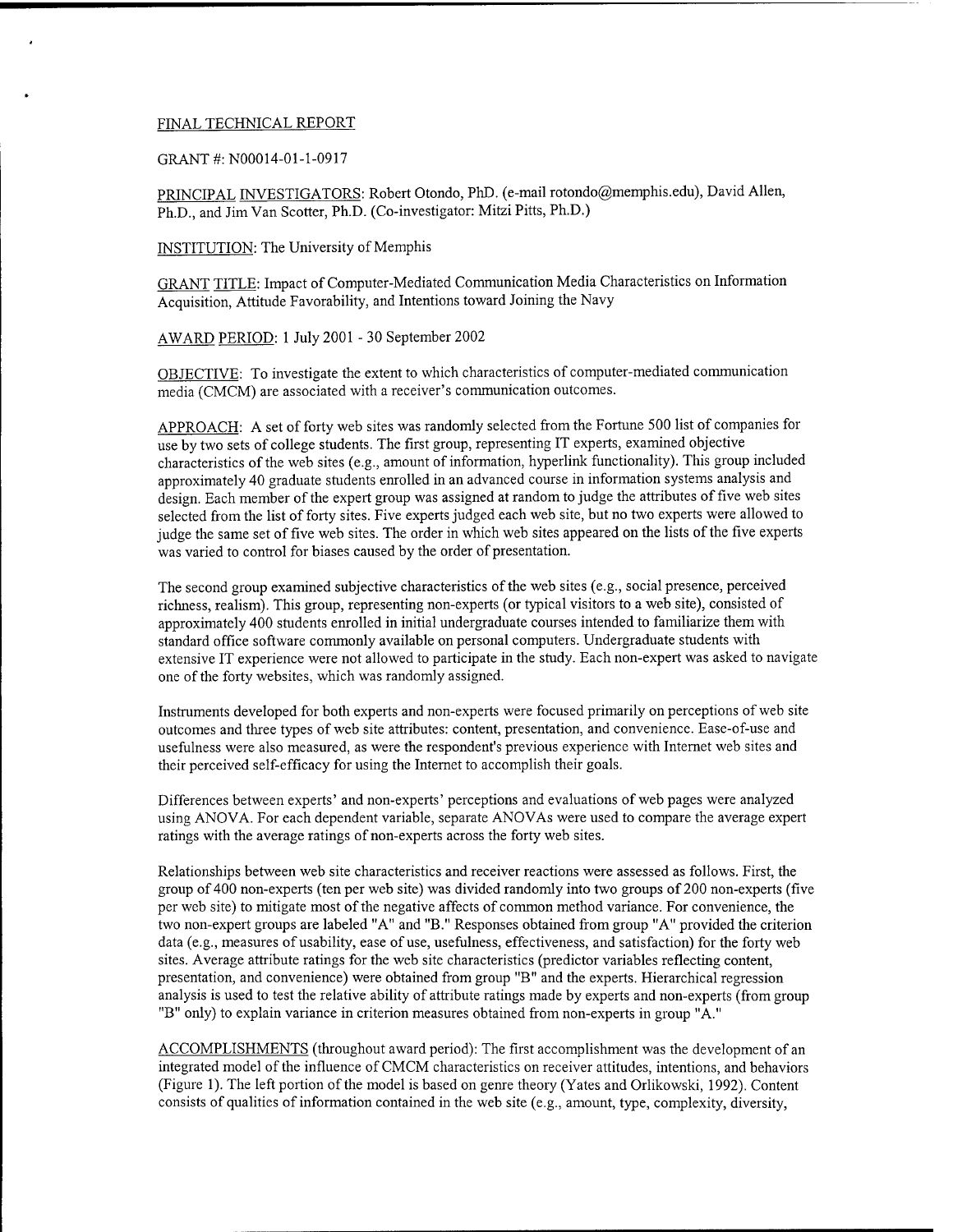

specificity, uniqueness, and realism). Design consists of channel capacities (cue types) search capabilities, availability of two-way communication, interactiveness, convenience, and attractiveness. Individual differences include demographic variables such as gender, race, age, and education.

The right portion of the model is based on the Theories of Reasoned Action and Planned Behavior (Ajzen and Fishbein, 1980; Ajzen, 1991). Receivers' communication outcomes include perceptions (e.g., symbolic meaning and social presence), reactions (e.g., involvement and engagement), media judgments (e.g., useability, usefulness, and ease-of-use), and apprehension (e.g., recall, comprehension, ambiguity, and uncertainty). Effectiveness outcomes include attitudes toward communication (e.g., toward organization and pursuing employment), intentions (e.g., to acquire additional information, to return to web site, and to join organization), behavior (e.g., use of FAQ or e-mail), and receivers' overall judgments (e.g., effectiveness of web site, satisfaction with web site, and impressions).

The second accomplishment of the project was an examination of the relationships between CMCM characteristics and communication receiver outcomes described in Figure 1. Data describing those relationships were drawn from surveys of information systems experts and non-experts. Questions specific to non-experts allow an examination of media features on communication outcomes (Pitts et al., in progress), while questions directed at both groups allow a comparison of differences in perceptions of web site characteristics by IT experts and non-experts (Van Scotter et al, 2002; Van Scotter et al., work in progress).

*The Role ofContent, Form, and Functionality on Web Site Effectiveness.* Results from this portion ofthe study (Pitts et al., work in progress) support the existence of generally expected relationships predicted by genre-oriented research. The results also infer the mediating role of perceptions of usefulness and ease-ofuse between message content and form on the one hand, and web site effectiveness on the other.

Preliminary results demonstrate the importance of message content and form in explaining perceived usefulness and perceived ease-of-use constructs because they show the importance of inputs (rather than simply the processing mechanisms) to technology acceptance. For example, the importance of message content and form over media characteristics is supported by the low  $\Delta$  adjusted  $\mathrm{R}^2$  values between webbrowser self-effectiveness and the receiver variables of perceived usefulness, ease-of-use, and communication effectiveness.

*Differences in perceptions ofweb site characteristics by IT experts and non-experts.* This portion ofthe study (Van Scotter et al., 2002; Van Scotter et al., work in progress) is primarily exploratory in nature. The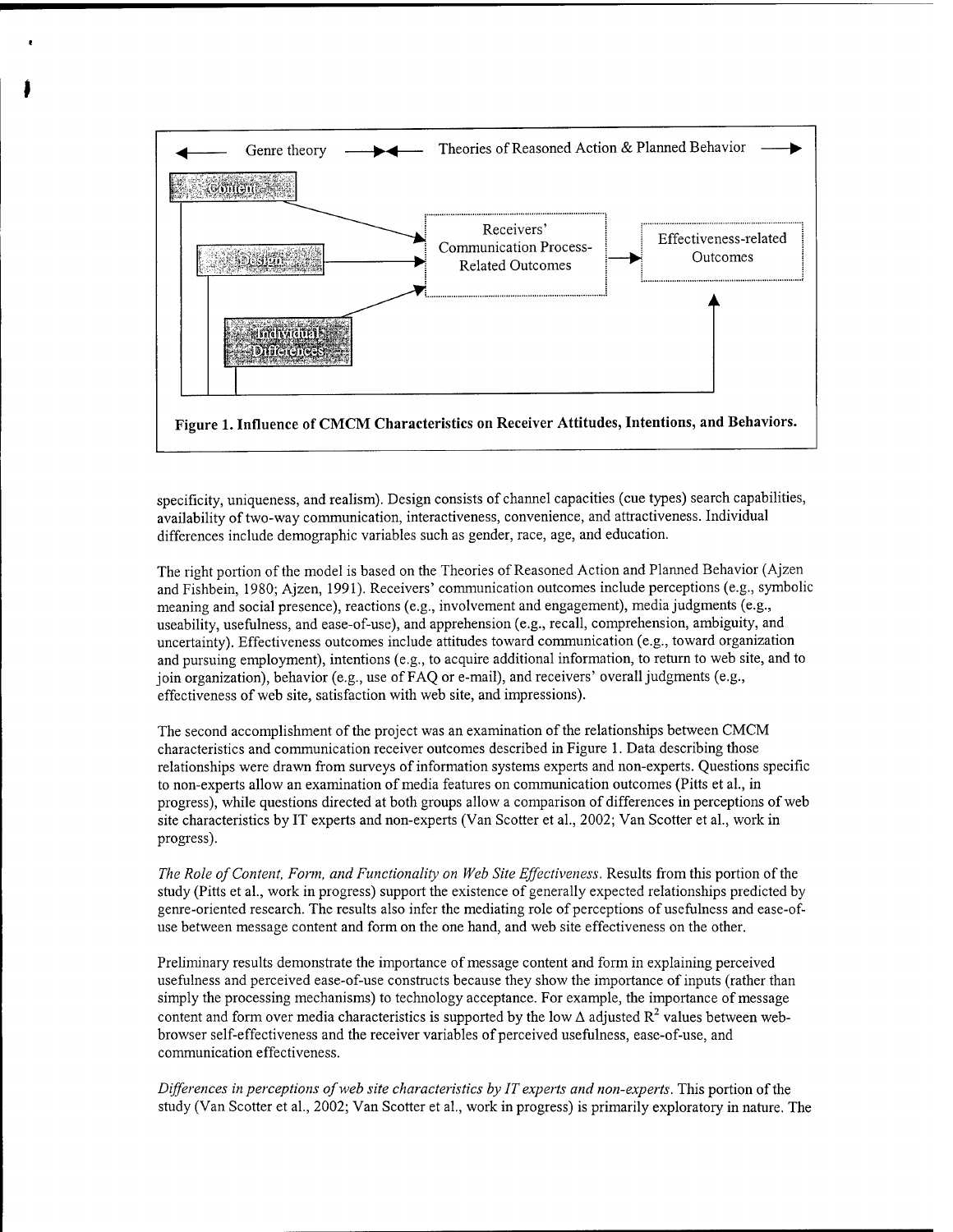perceptions of three groups of respondents (experts, and two groups of non-experts) are compared to eliminate most ofthe negative affects of common method variance. Preliminary results suggest that users focus more on content because it is more closely related to their purpose for visiting a web site while IT experts care more about design features (i.e., process-related aspects). Preliminary results also suggest that amount of information and perceived complexity explain more variance in user satisfaction than IT expert satisfaction.

#### SIGNIFICANCE:

*The Role ofContent, Form, and Functionality on Web Site Effectiveness.* Results from this portion ofthe study (Pitts et al., in progress) provides an important extension of the Technology Acceptance Model (Davis, 1989) by showing that, in the case of web-based communication, perceived usefulness and ease-ofuse are closely associated with variance in message content and form. This finding suggests that information systems researchers must pay more attention to what is said in the web site and how it is said, rather than what medium is used to say it. The study also shows the usefulness of genre research in conceptualizing past IS research (which has traditionally focused on underlying technologies) into a way that technologies are being used (e.g., how message content and form interacts with technology and the receiving audience).

*Differences in perceptions ofweb site characteristics by ITexperts and non-experts.* The results ofthis portion of the study (Van Scotter et al., 2002; Van Scotter et al., work in progress) reveal the types of website characteristics that have significant effects on perceptions of usefulness, usability, ease of use satisfaction and effectiveness judgments of non-expert users. In addition, the study evaluates the relative influence of web site designers' and users' perceptions of web site attributes on judgments of web site usefulness, ease of use, satisfaction and effectiveness made by non-expert users. On-going analysis may show that the perceptions ofIT experts are: 1) different and relevant; 2) different, but not relevant; or 3) not different from the perceptions of non-experts. If the results support the first situation, then both IT experts and non-experts can provide valuable data to inform web site design. Ifresults support situation 2 or 3, designers are probably better offlistening to users when it comes to designing interfaces. The more variance in outcomes explained by non-experts perceptions, the more important it is for web site designers to solicit their opinions and to allow users views to guide design goals and the design process. This study extends previous work showing that differences in experience and purposes for using information are important predictors of effectiveness and other outcomes. Future research should focus on sets of predictor variables that make a significant difference in these dependent variables.

## PATENT INFORMATION: None.

### AWARD INFORMATION: None.

### REFEREED PUBLICATIONS (for total award period):

Van Scotter, J.R, Clark, P.W, Otondo, R.F, Allen, D.G, & Pitts, M.G. (August, 2002). Differences in Perceptions of Web Site Characteristics by IT Experts and Non-Experts. *Proceedings of the Americas Conference on Information Systems, Dallas, TX.*

# BOOK CHAPTERS. SUBMISSIONS. ABSTRACTS AND OTHER PUBLICATIONS (for total award period)

Otondo, R.F., Van Scotter, J.R., Allen, D.G., & Pitts, M. (June, 2002). The Impact of Computer-Mediated Communication Media Characteristics on Information Acquisition, Attitude Favorability, and Intentions toward Joining the Navy. *Military Personnel Research Science Workshop, Memphis, TN.*

Pitts, M. G., Otondo, R.F., Van Scotter, J.R., & Allen, D.G. (work in progress). The Role of Content, Form, and Functionality in Web Site Effectiveness: An Empirical Study of Genre Theory.

Van Scotter, J.R., Pitts, M. G., Clark, P.W., Otondo, R.F., & Allen, D.G. (work in progress). Perceptions of Web Site Characteristics by IT Experts and Non-Experts.